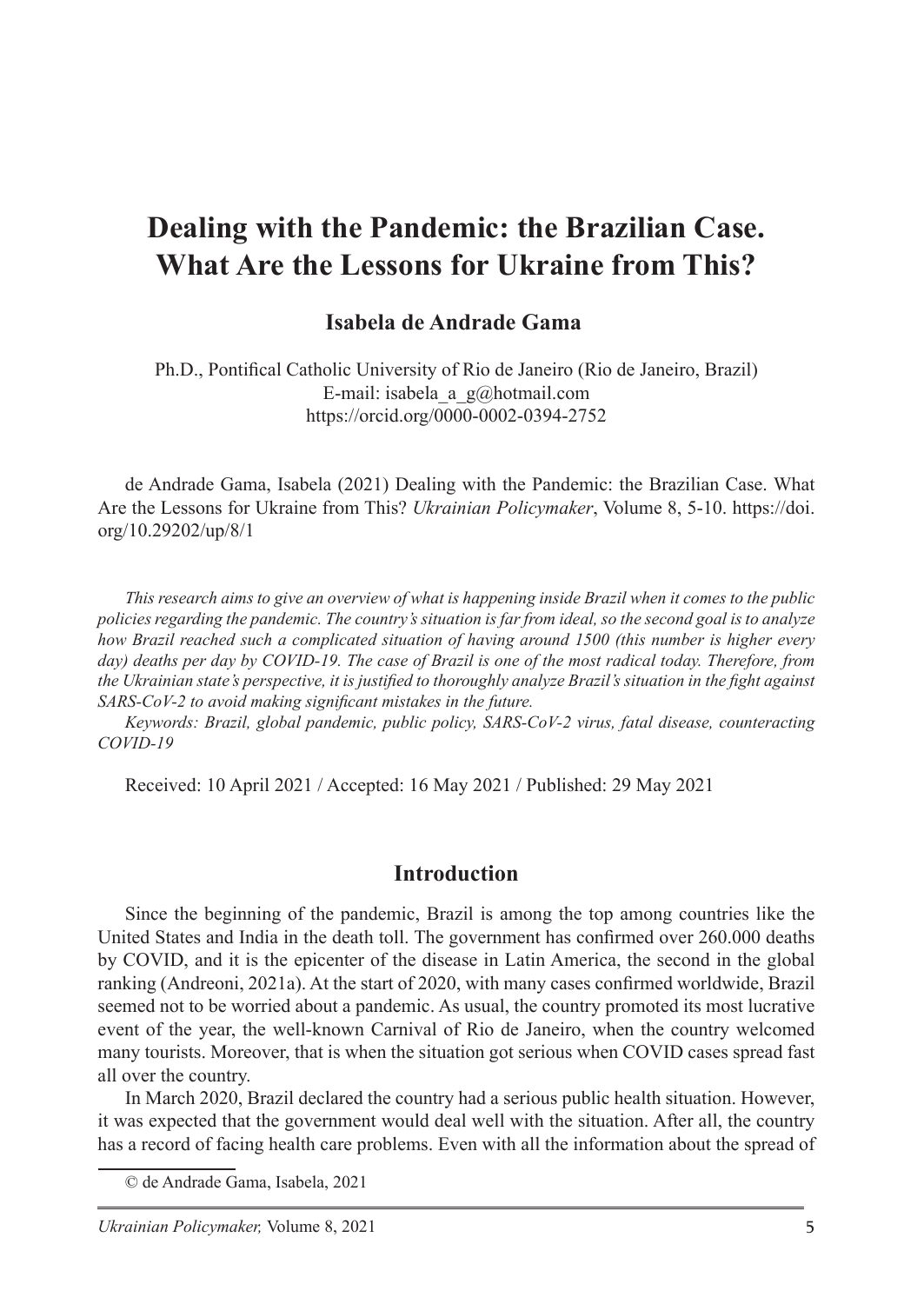the virus in the country, little was made to contain COVID. The population was still traveling, doing everything as usual. The Federal government did nothing until it was too late.

Brazil certainly faces its biggest crisis in the health system, not only in public but also in the private sector. We can see this clearly when on March 17, 2021, we had a record of more than 3 thousand deaths in a very day while nothing is being done for the pandemic to be controlled in the country. We were in second place in the world ranking countries with record deaths or COVID-19. We are already in first place for the first time. We are in first place in something even after such a tragic month, not just one month, but a tragic year with so many losses. Still, the Federal government has no effective plan for the pandemic's contingency spreading across the Latin American continent through the subcontinent of South America. We have become a global threat.

Despite having created a national vaccination plan, this plan came late and disorganized since the country had a lack of vaccines. We got to the point of keeping enough syringes for vaccination of the Brazilian population, not even needles for vaccination. The capacity to produce our own vaccine at Instituto Butantan and the Oswaldo Cruz Institute, also known as Fio Cruz, in several moments, stated that the production capacity of up to one million vaccines per day in Brazil. And why are these vaccines not being produced within the country? Our country, our government, in particular, is still in denial about our actual situation about what we see every day in the news within the country and in international media that we are on the verge of collapse.

In fact, we were not on the verge of a collapse, but we are already one step ahead of the collapse. It has already happened. We are witnessing the collapse of public and private hospitals daily people who are going to die waiting for a place in a hospital need to be admitted to an intensive care unit, but we have no vacancies in hospitals. We see literally people suffocating because of the lack of medical staff, medicaments, oxygen, among so many other necessary equipment.

The President of the Republic Jair Bolsonaro continues in denial, continues insisting on a preventive treatment that has been proven ineffective for the case of COVID-19, which is chloroquine, himself having been a victim of COVID-19 (Editorial, 2020). He continues to argue that we do not need a national lockdown. That we do not need social isolation that we do not need to close our trade that we do not have to worry about we do not even have oxygen. Some doctors are going through situations where they need to sedate patients who are on the verge of death suffocating because they do not have oxygen. When we have the crisis in Manaus in the state of Amazonas north of Brazil, we saw the variant called p1 stem cells across the country, but we have no oxygen and no more sedatives. Our neighbor Venezuela started a help program to send us oxygen, and yet the president of this country was insulted by Brazilian President Jair Bolsonaro.

Due to our politicians' very example, especially for the Brazilian president Jair Bolsonaro, many Brazilians also deny the pandemic. It is easy to see if in the streets agglomerations people who refuse to wear masks still as with the world telling us that we need to have more aggressive attitudes towards the pandemic. We perpetuate this pandemic. We are waiting for our variants to spread to the rest of the subcontinent and to the world.

In a country like Brazil, with a Public Health system with its problems having to deal with health crises today, we are not prepared for anything. Brazilian government continues to deny its adequate population treatments. The Brazilian people do not have enough vaccine, lack medicines; hospitals do not have enough oxygen. We do not have enough hospital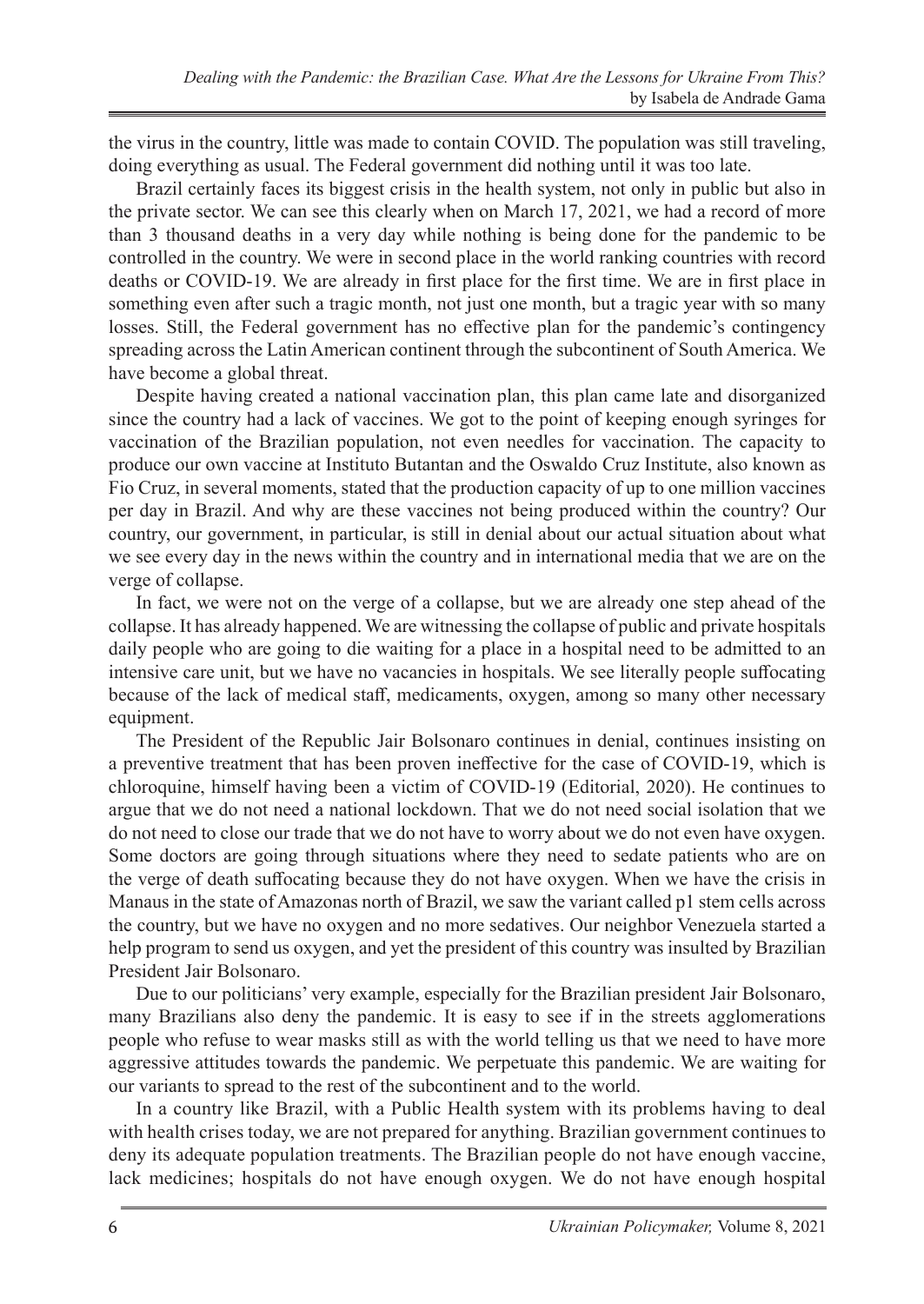beds to meet the demand. Even the Brazilian funeral system is collapsing. We have reached complete chaos.

Amid a pandemic of global proportions, Brazil, Brazilian President Jair Bolsonaro is more concerned with defending his sons (also politicians) from accusations of corruption and arming the population, saying that we need to raise our economy more. The population is getting more and more impoverished every day. We have the lowest gross domestic product in 24 years. We are going through hyperinflation once again, the population is unemployed, and the president wants to make it easier for this miserable population and hungry tool to have more chances to acquire armaments. In what world is he living? He lives in his bubble of populism amid such unemployment within Brazil. He created a program called emergency aid once again; populism gaining a chance within Brazil amid an emergency aid tragedy is not the worst-case scenario. Of course, many unemployed people are still unprotected by adequate social policies. Still, we need to help these people by giving money, and the program was created by the previous government of the workers' party the Bolsa Família. In fact, many people in the country lack government assistance in the form of direct financial aid. However, the government is using the tragedy of the COVID-19 pandemic to promote itself: "If Brazil does not take it seriously, it will affect its neighbors and beyond, so it is not just about Brazil, I think it concerns the whole of Latin America" (Piccinini, 2021). Brazil's example in the fight against COVID-19 points to specific mistakes made by governments. Ukraine should learn a lesson from these experiences in order not to make mistakes in the future. Therefore, the rest of the article presents specific situations related to the COVID-19 pandemic in Brazil, which are intended to indicate the narrative's direction in the fight against the global pandemic, and where the mistakes were made.

### **How did Brazil get to This point?**

This question is perhaps the most important to be asked at this critical moment that the country is going through. However, the question "how did Brazil get to this point?" is also one of the most challenging questions to be answered. The central question guides this brief attempt to analyze how Brazil became an outcast, the new epicenter of the global pandemic. There are too many variables that can start the hypothesis of how a country that has research institutions and a health system that has previously dealt with other situations related to public health problems came to this dramatic situation. Despite several issues that can be analyzed, one of the most latent and complicated, but that has to be debated, is Brazil's presidency.

Since the beginning of the pandemic, as previously stated, the Brazilian government took too long to take any action to prevent itself. So, it got to the point that we had no action plan when the COVID-19 pandemic hit the country. From the beginning, Brazilian President Jair Messias Bolsonaro dismissed the pandemic as something emblematic and even dangerous; it often came out to the public through social media to say that COVID-19 was "just a flu, just a cough" (Andreoni, 2021b). While many states were preparing to deal with the pandemic, in Brazil, the president himself did nothing but tell his followers on social networks, and in interviews, it was no big deal. Even after Jair Bolsonaro was affected by the virus, he continued to follow the line of stating that COVID-19 was nothing so serious. The list of absurdities that the President of Brazil continued to pass on to the public and did not stop there.

Probably one of the most regrettable actions by the government was to encourage the use of chloroquine as an early treatment for COVID-19 (Sharma, 2020: 154-156). Many doctors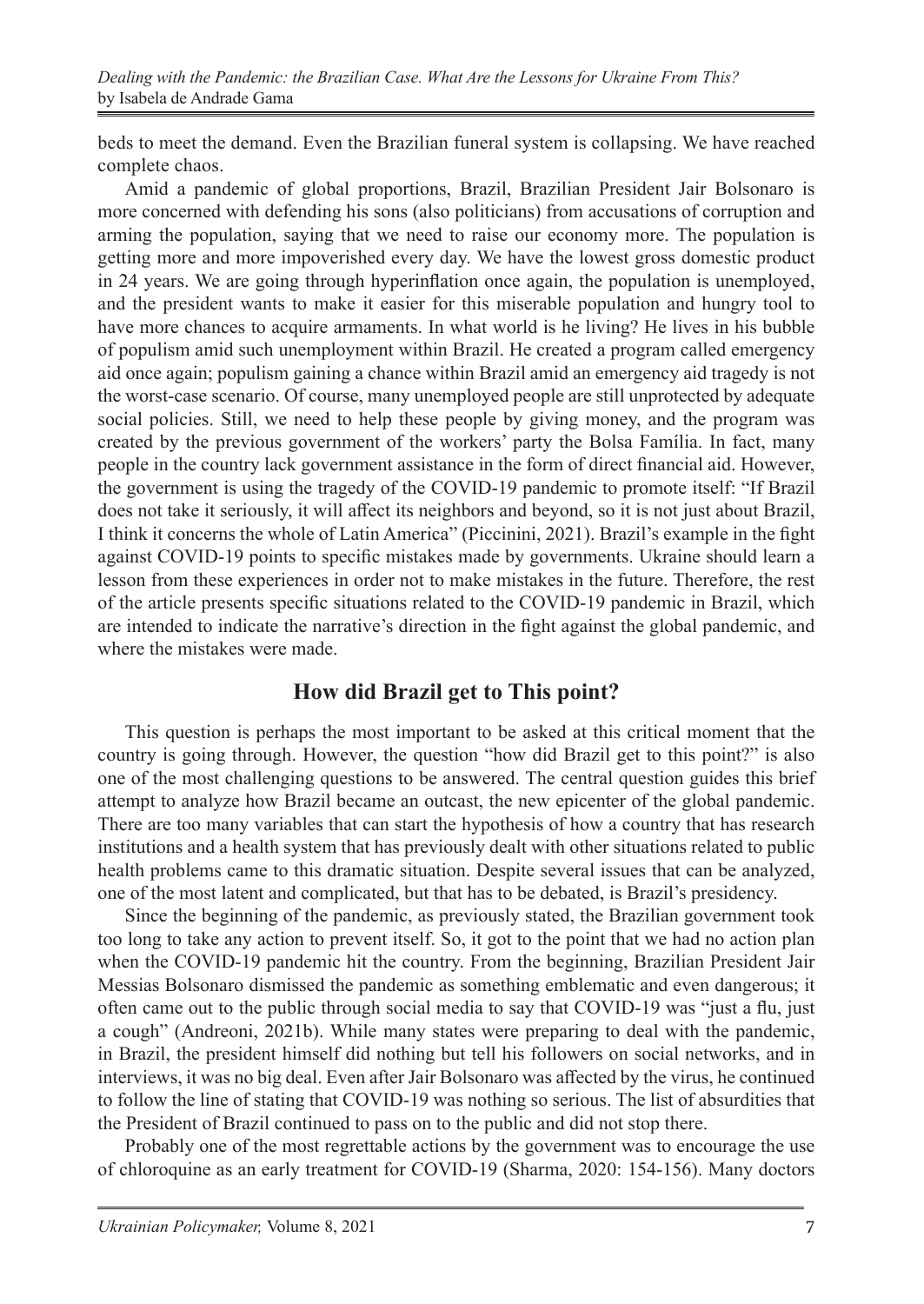claim that this measurement has no properties to deal with this virus without any scientific basis, but still, since 2020, the government insists that the population even use chloroquine as a treatment (Costa and Saxena, 2021). One more question arises from this incensed propaganda: why does the government remain in this place as a propagandist for a drug that does not help patients who are victims of the COVID? What seems to be just one more of Bolsonaro's anticite lines is something obscured (Reuters, 2020).

This is an inhumane strategy of a government that supports necropolitics. There are some facts:

- a) chloroquine, in addition to not helping to treat the infected, is a medication that can cause several hazardous adverse reactions;
- b) it is a cheap medication and easily accessible even by the low-income population;
- c) the chloroquine patent expired many years ago;
- d) in Brazil, the main producer of chloroquine is the army's laboratory (supported and supporter of the current president);
- e) the laboratories that can carry out the distribution of this medicine are supporters of the government and are making huge profits.

Given this revelation of why Bolsonaro has been insisting so much on the use in chloroquine, there is no doubt that Brazil's president cares about not the population but personal gains. In this sense, many resources that should be destined to hospitals, the purchase of input for the manufacture of vaccines, or the purchase of vaccines will be gained by the armed forces, the president, and the business people who support him.

### **Idiocracy: Whom to Blame?**

That is another pertinent question. Whose is the fault for the Brazilian situation in light of this pandemic? Brazil is facing the worst phase of the pandemic so far. Many individuals can be blamed for such a situation, including civil society itself. However, President Jair Bolsonaro seems to be the most public and base face of a situation that we have, basically, a negligent genocide (Bastos, 2020). From 2020 to the present moment, the country has already registered around 300,000 deaths, and the country's leader continues to fail to take really effective measures. Jair Messias Bolsonaro is the poster boy for COVID-19, rejecting social distance, declining the use of masks, increasing the cost of testing for COVID 19, and being against a national lockdown, he is a negationist (Andreoni & Londoño, 2020).

In a country marked by poverty, inequality, and lack of education, the civilian population follows its leader blindly (Marson & Ortega, 2020). This way, it is not difficult to find countless individuals across the country who also then are against the vaccine, refusing to be vaccinated. These individuals do not take the necessary precautions to slow down the spread of the virus. On April 6, 2021, Brazil had the deadliest day of the pandemic, reaching more than 4,000 deaths in a single day. Still, nothing is being done. Amid the country's destruction, the president is concerned with the "economy," so we have not established a national lockdown. What economy are we talking about? There is no economy, our GDP is in vertigo, and the unemployment rate continues to rise as the hyperinflation.

One more factor that leads people to crash on the streets instead of trying to stay at home: in the year 2020, the so-called "emergency aid" was introduced in the country. This is a financial aid given by the government, with an emphasis on the unemployed population. In 2021, this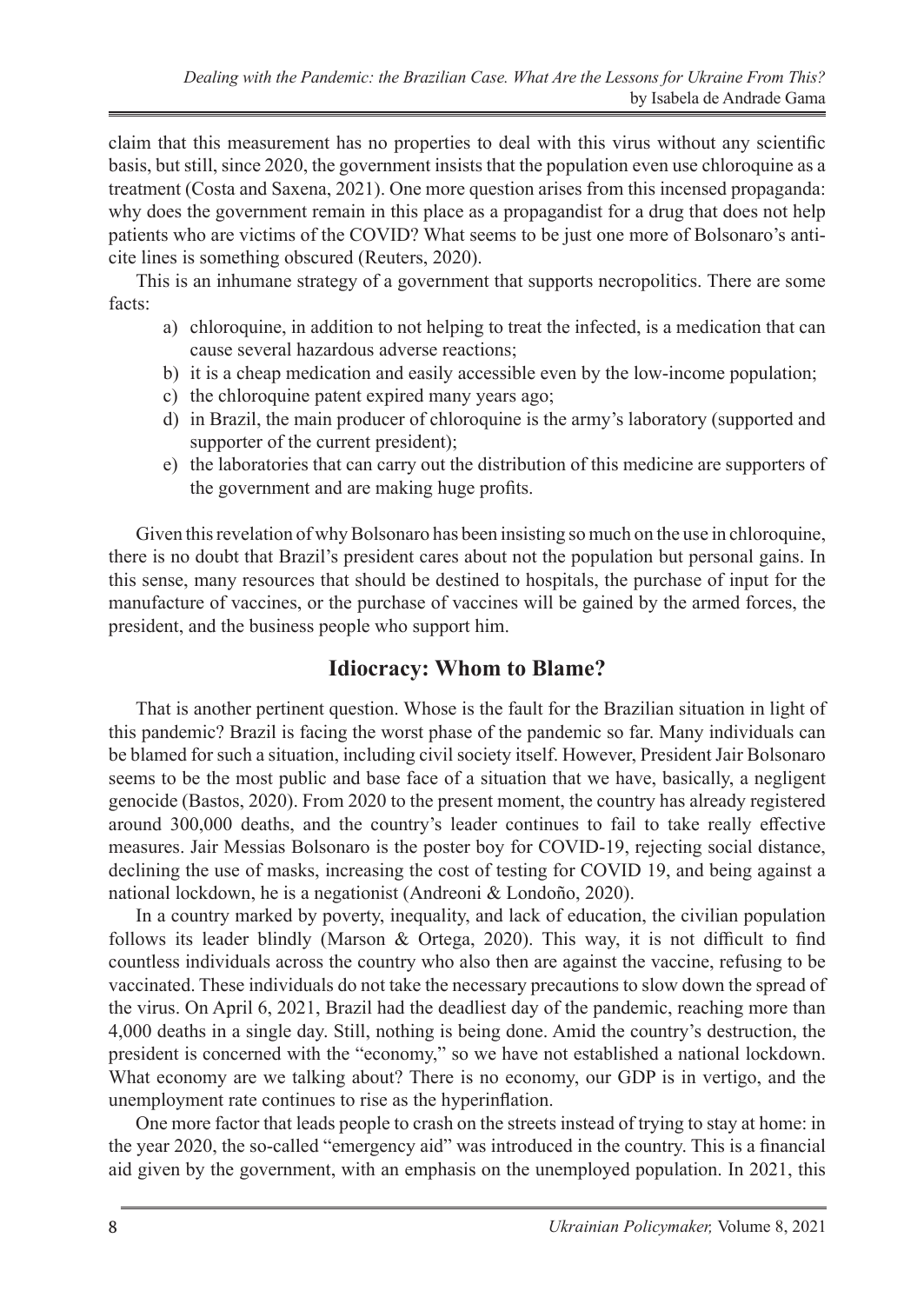aid should be extended to the population registered in 2020 by applying for it. However, in 2021 "emergency aid" is not being paid, leading the people to take to the streets searching for informal ways to earn money to support themselves and their respective families. However, there is one more problem. Last year, the population that lost their jobs had increased. In the year 2021, there was no possibility that these people in critical financial situations could make their registration to receive "emergency aid."

As a result of the country's economic issues due to the lack of payment of emergency aid to the neediest population, one more question arises. The pandemic is affecting more severely certain social and ethnic groups; after all, it is the poorest population that needs to go to the streets to try to find ways of livelihood. In addition to economic issues that affect a certain portion of the population, the poorer population also suffers from disinformation. Since the beginning of the pandemic in Brazil, the poorest population, who are often slum dwellers, not only did not have access to the correct information on how to prevent the transmission of the virus, as well as having no means of acquiring, for example, masks or even alcohol for cleaning. This same population in several locations also lacks basic sanitation (Alves et al., 2021). The government also did nothing about this issue, so private institutions, companies, NGOs, among others, were taking basic inputs to these needy populations. The target of COVID-19 is increasingly poor individuals, as well as the black population. For a while, many citizens work from home offices. The poorest population does not have this option. They are on the road daily on the way to their jobs, mostly informal and crowded public transportation. In yet another aspect of the extreme right, Bolsonarist policy is working.

### **Final Remarks: More to Blame on Him?**

There is always more to blame on him. In March 2020, a research was released asserting that 44,000 deaths by COVID-19 were expected in Brazil. Only in April 2021, it is expected that the death tolls surpasses 95,000. The global pandemic ended up aggravating Brazil's domestic problems. Besides, Jair Bolsonaro also managed to turn the country into a worldwide threat and still create external relationships with other states.

In terms of domestic issues since the beginning of his term as president of the republic, the government already has the fourth minister of health. This fact suggests that not only is the current Brazilian president unable to deal with the government as a whole, but it is also a threat to public health and the Brazilian population. The first two ministers of health were dismissed, as they were following the WHO's suggestions, the third, General Eduardo Pazuello, who knew nothing about health, yet the reason for his departure is not known.

Cardiologist Ludhmila Hajjar who is not a politician, was quoted to replace Eduardo Pazuello. However, the doctor said she was against "early treatment" with chloroquine. Soon the doctor was discarded. Here are some of the criticisms made by the cardiologist: "We were never supposed to be on the increase in the number of dead patients, and the world is showing a drop," said the cardiologist. "Brazil is doing everything wrong and is paying the price for it… Brazil should already have five or six vaccines available today… There are councils that defend. There are pieces of advice that do not deny… It is a conjunction of factors. The lack of knowledge and the non-adoption of practices based on scientific evidence only puts people's lives at risk" (Lima & Hajjar, 2021).

Recently, Jair Bolsonaro found another doctor, also a cardiologist, to assume the post of Minister of Health, Marcelo Queiroga. This is from the Bolsonaro team. It is clear that the